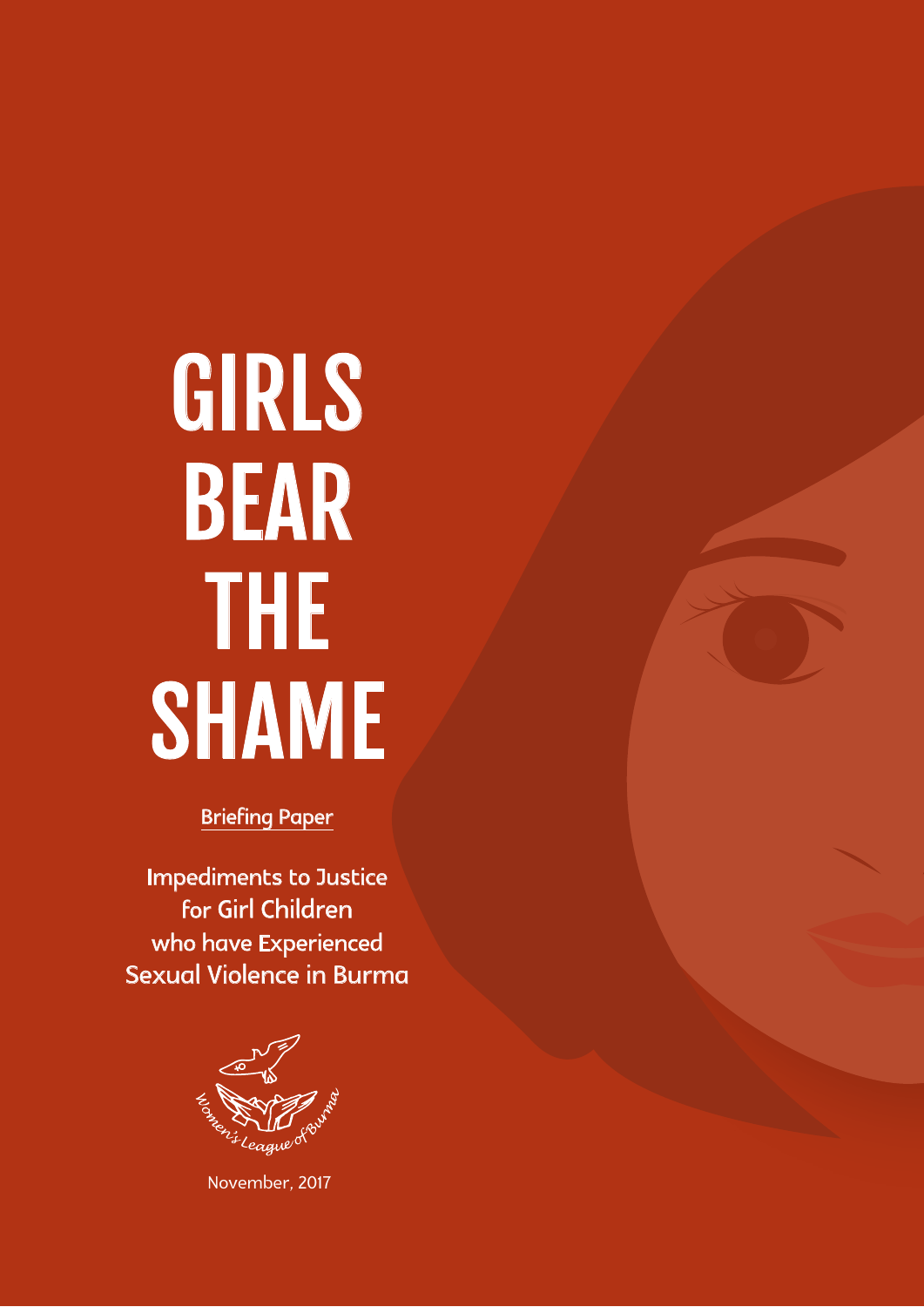#### Acknowledgement

Women's League of Burma would like to thank all those who assisted with production of this paper including Theressa Etmanski.



# WOMEN'S LAEGUE OF BURMA

The Women's League of Burma (WLB) is an umbrella organisation comprising 13 women's organisations of different ethnic backgrounds from Burma. WLB was founded on 9th December, 1999. Its mission is to work for women's empowerment and advancement of the status of women, and to work for the increased participation of women in all spheres of society in the democracy movement, and in peace and national reconciliation processes through capacity building, advocacy, research and documentation.

# AIMS

- • To work for the empowerment and advancement of the status of women
- • To work for the rights of women and gender equality
- • To work for the Elimination of all forms of discrimination and violence against women
- • To work for the increrased participation of women in every level of decision making in all spheres of society
- • To participate effectively in the movement for peace, democracy and national reconciliation







*x* wlb@womenburma.org *k* www.womenofburma.org *withermagneus League of Burma (WLB)*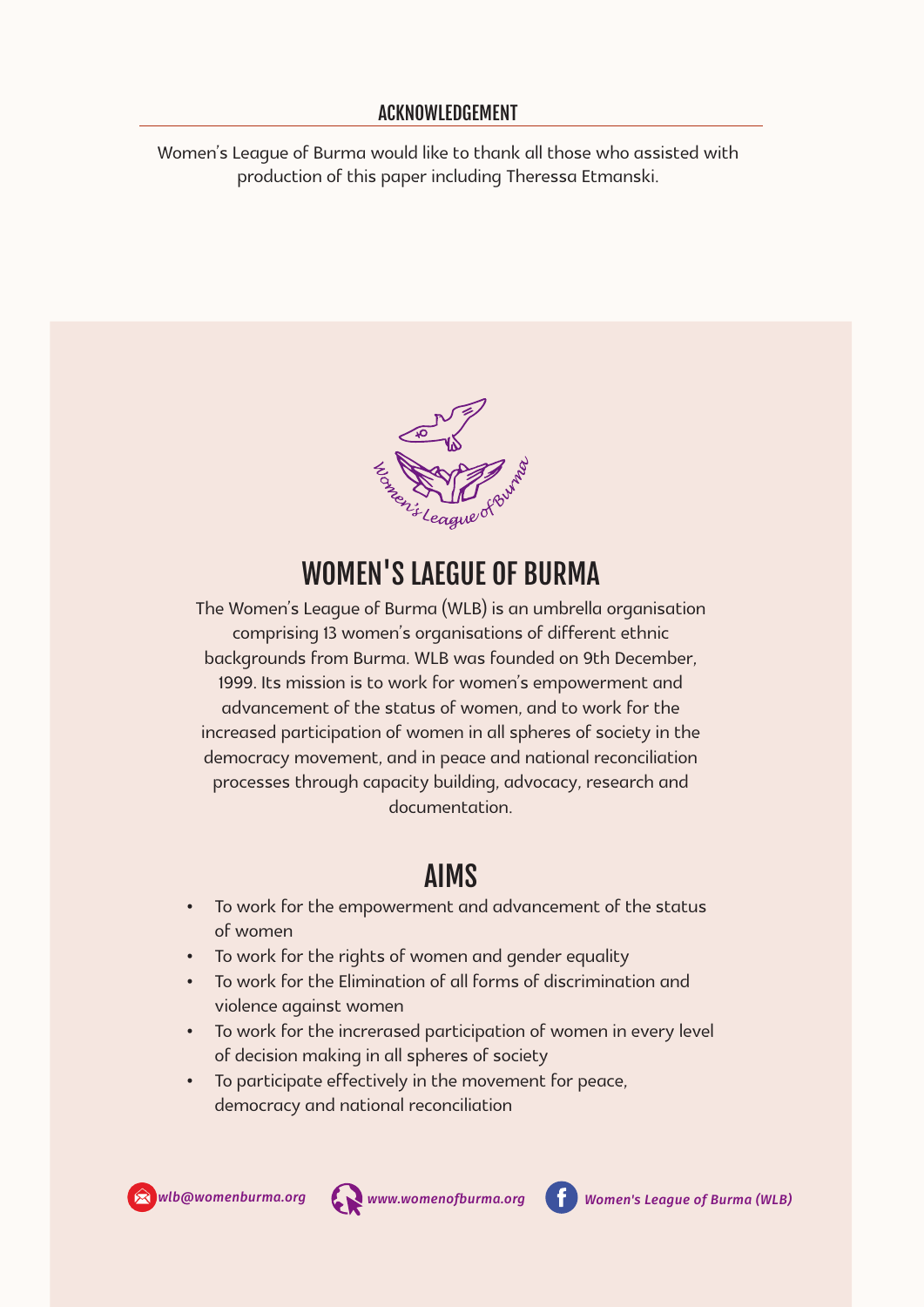# Girls Bear the Shame

*Impediments to justice for girl children who have experienced sexual violence in Burma.*

More than one year after the election of a pro-democracy government, the Women's League of Burma (WLB) has found that women and girls continue to experience alarming rates of sexual violence in Burma at the hands of both State actors and private citizens.<sup>1</sup> According to police records, sexual abuse of young children are the most common rape cases.<sup>2</sup> Perpetrators may be neighbours, teachers, monks, military personnel, police officers, village administrators and family members; and survivors include girls as young as three years old. WLB considers rape committed against minors to be especially heinous, yet these young survivors continue to face challenges accessing justice and recovering from the trauma of these experiences.

Girls impacted by sexual violence often suffer from physical injury, trauma-related mental health problems, interruptions to their education, negative social stigma, and even ostracism from their communities. The crimes against them may be ignored, covered up, or not taken seriously, and are often minimized in the name of maintaining 'peace' in the village. In the minority of cases that do make it through the formal legal system, girls are re-traumatized by compulsory participation in public trials, lack of gender sensitivity training among Judges or special accommodations for child survivors, and an unreliable and ineffective legal system which allows perpetrators with power, money or connections to evade justice.

WLB's work on cases of violence against women and girls in Burma's ethnic communities has revealed that despite recent support for more severe legal responses to sexual violence against children, girl survivors and their families continue to face entrenched gender discrimination and gaps in the legal and judicial systems when trying to seek redress for the crimes against them. These obstacles represent failures of the current government to protect girl children's international human rights under the Convention of the Rights of the Child (CRC), and the Convention on All Forms of Discrimination Against Women (CEDAW), while also revealing inadequacies in the current legal system as well as policy and legislative framework. Without systemic social change, legal reform, and adherence to the rule of law, these pervasive crimes will continue, with young children paying the ultimate price.

In ethnic and conflict affected areas, WLB also continues to document sexual violence committed against women by Burmese military officers (Tatmadaw) as despite the recent semi democratic transition in Burma, military and government officials continues to enjoy impunity as de facto entrenched in the 2008

*<sup>1</sup> While national police records indicate only 1,100 reported rape cases in 2016, the barriers to the formal justice system set out in this report explain why this number is disproportionately low: Aye Their Kyaw, "Breaking the Devil's Silence: Sexual Violence in Myanmar" The Irrawaddy (19 August 2017), Online: https://www.irrawaddy.com/opinion/guest-column/breaking-devils-silence-sexualviolence-myanmar.html. The number of reported cases may also be increasing due to the work of women's organizations who are providing support for more survivors to come forward and pursue formal legal justice.*

*<sup>2</sup> Nyein Nyein, "Child Sex Abuse Cases Spark Community Outrage, Calls for Harsher Sentences" The Irrawaddy (30 December 2015), Online: https://www.irrawaddy.com/news/burma/child-sex-abusecases-spark-community-outrage-calls-for-harsher-sentences.html.*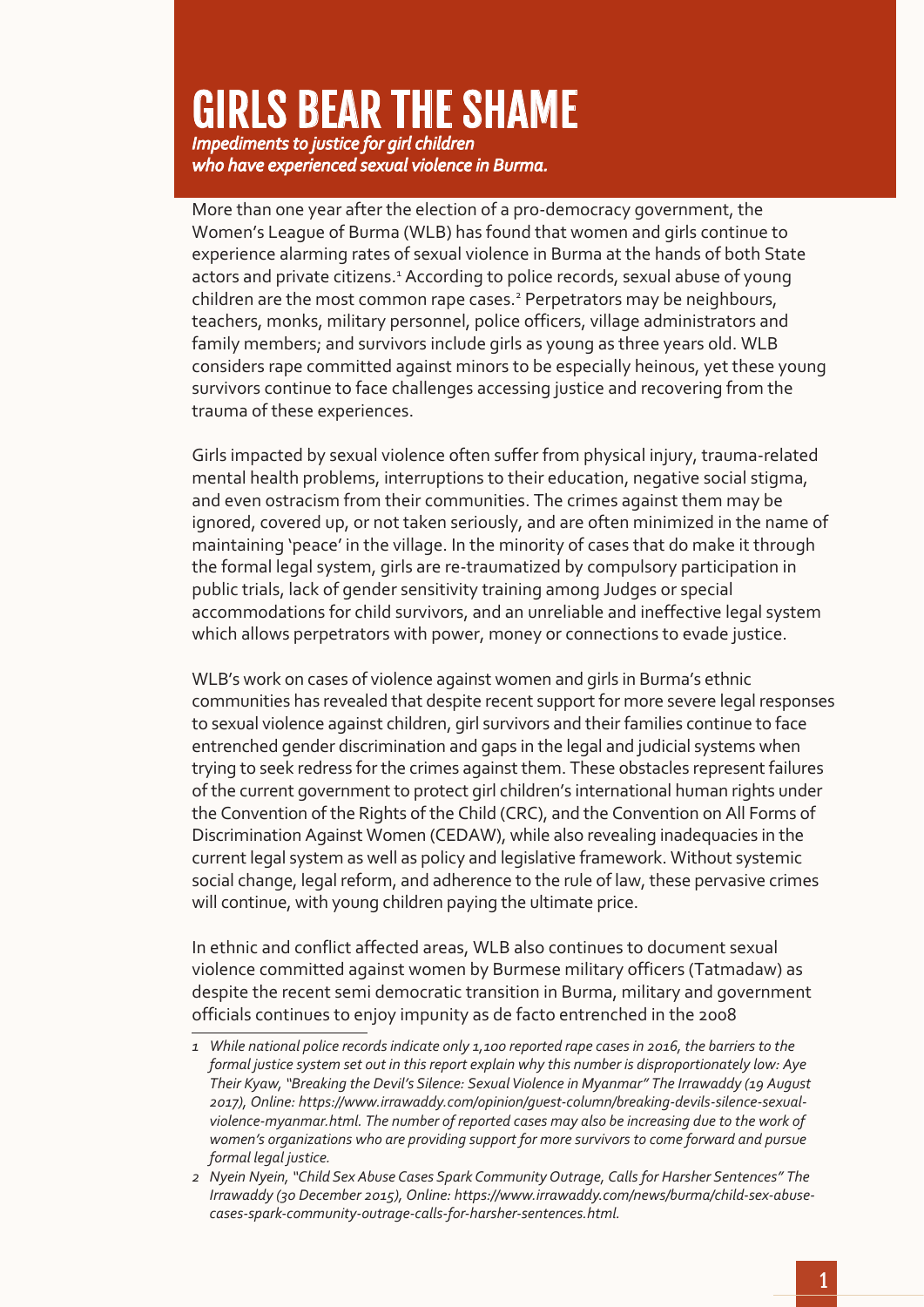Constitution. The controversial amnesty clause in Article 445 has always been interpreted by successive military regimes as providing regime officials blanket amnesty for all crimes committed in the course of their official duties, including acts of gender-based violence. However, many have argued that this article should be interpreted restrictively and exclude immunity for "serious criminal acts", such as those that violate national or international law and that by definition are outside the scope of "their respective duties".3

The Constitution further institutionalizes impunity by providing for military control over its own judicial processes, especially by making the decision of the Commander-in-Chief of the Defence Services a "final and conclusive" one,<sup>4</sup> thus allowing the Commander-in-Chief to arbitrarily overturn any verdict.

As a result of this constitutionalized impunity, acts of gender-based violence committed by State actors very rarely end up in civilian courts.<sup>5</sup> In theory, section 72 of the 1959 Defense Services Act allows for military personnel to be tried in civilian courts in cases of murder, homicide and/or rape.<sup>6</sup> Legal limitations to such transfers however (especially the fact that the perpetrator must be out of active duty), coupled with common corruption and executive interference in the judiciary, effectively means that only a very small number of cases are ever transferred, despite advocacy by WLB's member organizations.

Additionally, the opaque and partial court-martial system, which gives military courts competence overall Defense Services personnel with no civilian oversight, hinders survivors' access to justice and perpetuates the belief for State officials that they are above the law. Survivors are often kept in the dark about whether legal proceedings have taken place against their attackers, as well as the outcome of those proceedings. This diminishes any feelings of justice or accountability for child survivors and their families.

However, this briefing paper is intended to shed the light on the some of the experiences of girls who have experienced sexual violence across Burma, particularly in non-conflict ethnic areas, as well as identify the challenges and barriers to formal justice they face when seeking legal redress for these crimes.<sup>7</sup> Informed by these experiences, WLB offers recommendations for legal and policy reforms, as well as further social programming.

*(a) while on active service, or*

 *(c) at a frontier post specified by the President by notification in this behalf".*

*<sup>3</sup> See WLB, "Same Impunity, Same Patterns" (January 2014), p.29.*

*<sup>4</sup> Constitution, Articles 294 and 343(b). See also Amnesty International, "Myanmar: Briefing to theUN Committee on the Elimination of Discrimination against Women, 64th session, 4-22 July 2016, p. 13.*

*<sup>5</sup> See for example: Moe Myint, "Alleged Rape Victim, 8, Dies of Malnutrition in Rangoon" The Irrawaddy (22 October 2015), Online: https://www.irrawaddy.com/news/burma/alleged-rape-victim-8-dies-of-malnutritionin-rangoon.html*

<sup>6</sup> Section 72 reads : "Civil offences not triable by court-martial. A person subject to this Act who commits an offence of murder against a person not subject to military law, or of culpable homicide not amounting to *murder against such a person or of rape in relation to such a person, shall not be deemed to be guilty of an*  offence against this Act and shall not be tried-by a court-martial, unless he commits any of the said offences-

 *<sup>(</sup>b) at any place outside theUnion of Burma, or*

*<sup>7</sup> While it is important to acknowledge that boys as well as girls experience sexual violence in Burma, this report focuses on the documentation of cases byWLB'sfocal points and member organizations, which only reflectthe experiences of girl children in these areas. Further research on the scope and prevalence of this issue is an important recommendation of this report. For more information of sexual abuse of boys, see Equality Myanmar, "Lifting the Lid on Child Sex Abuse" (21 October 2016), Online: http://equalitymyanmar.org/lifting-the-lid-on-child-se-abuse/. It should also be recognized that the data collected for this report reflects only some of the experiences of girls living* in government controlled areas of the country where WLB operates. The voices of those who have experienced sexual *violence in regions controlled by Ethnic Armed Organizations are not included in this report. Further research into the comparative experiences in these regions would contribute highly valuable information to this discourse.*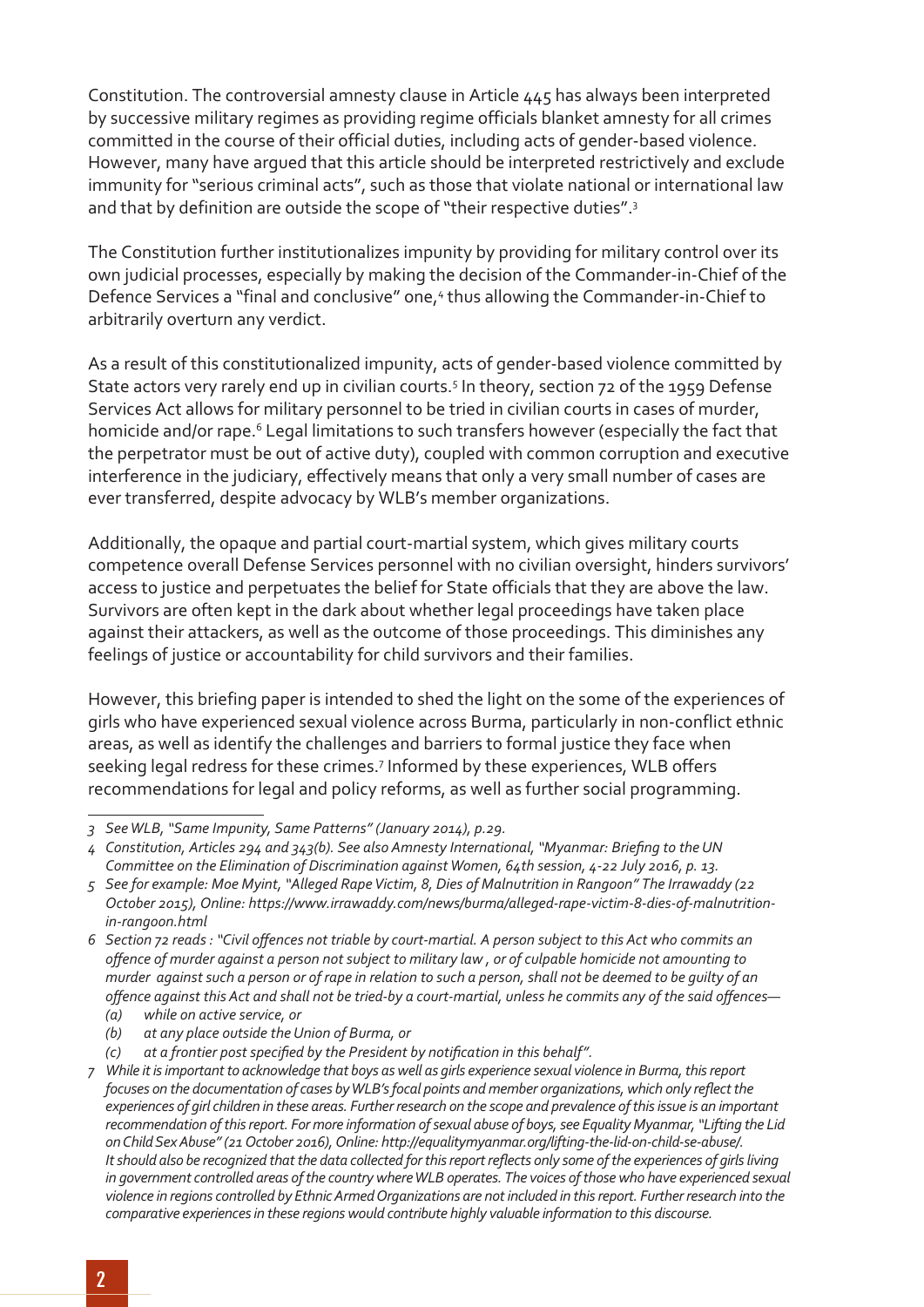# Gaps and Broken Promises: Domestic and International Legal Framework

Burma has a complex legal system, made up of several sources of law including Common Law, customary law, and religious and traditional laws, many of which are unwritten. The government has also ratified a limited number of international conventions that afford rights to girl children for protection against sexual violence.

The Burmese government has publicly affirmed its legal commitment to protect children as evidenced by its ratification of the CRC in August 1991. The CRC requires the ratifying States to respect and ensure the rights of each child, including taking appropriate legislative, administrative, social and educational measures to protect the child from all violence, injury or abuse, including sexual abuse, regardless of whether they are in the care of their parents or any other party.<sup>8</sup> With respect to preventing sexual violence against children, CRC specifically requires States to "undertake to protect the child from all forms of sexual exploitation and sexual abuse."<sup>9</sup> Moreover, CRC also requires that State Parties take all appropriate measures to promote physical and psychological recovery and social reintegration" of a child who has been exploited, abused, or subjected to any form of cruel, inhuman or degrading treatment or punishment.<sup>10</sup>

Burma has also signed the "Option Protocol to the Convention on the Rights of the Child on the Sale of Children, Child Prostitution and Child Pornography," which provides further requirements on State Parties with respect to the prevention of sexual exploitation of children.<sup>11</sup> In the specific cases covered by the protocol,<sup>12</sup> regarding children's participation in the criminal justice system, State Parties undertake to adopt procedures that recognize the special needs of child victims and witnesses, provide appropriate support to children throughout the legal process, protect the privacy and identity of child victims as appropriate, and provide for the safety of children, their families and any witnesses involved in the case.<sup>13</sup>

Burma has not signed the "Optional Protocol to the Convention on the Rights of the Child on a Communications Procedure, "<sup>14</sup> which would allow children whose rights under the CRC have been violated an alternative means of seeking justice, by way of filing direct complaints against their government with the United Nations once all domestic attempts for justice had been exhausted.

Although Burma is a State Party to the CRC, the treaty has not been comprehensively integrated into national law, so it can therefore be overridden by domestic laws and policy. In 1993, Burma legislated the Child Law with the aim, in part, to "implement the rights of the child recognized in the United Nations Convention on the Rights of

*<sup>8</sup> Convention on the Rights of the Child, Article 19(1).*

*<sup>9</sup> Convention on the Rights of the Child, Article 34.*

*<sup>10</sup> Convention on the Rights of the Child, Article 39.*

*<sup>11</sup> Burma signed this Optional Protocol on 17 January 2012.*

*<sup>12</sup> See Optional Protocol on the Sale of Children, Article 3(1).*

*<sup>13</sup> Optional Protocol on the Sale of Children, Article 8(1).*

*<sup>14</sup> The thirdOptional Protocol was adopted at the sixty-sixth session of theGeneral Assembly of theUnited Nations by resolution 66/138 of 19 December 2011, opened for signature in Geneva, Switzerland, on 28 February 2012 and entered into force on 14 April 2014, in accordance with article 19(1).*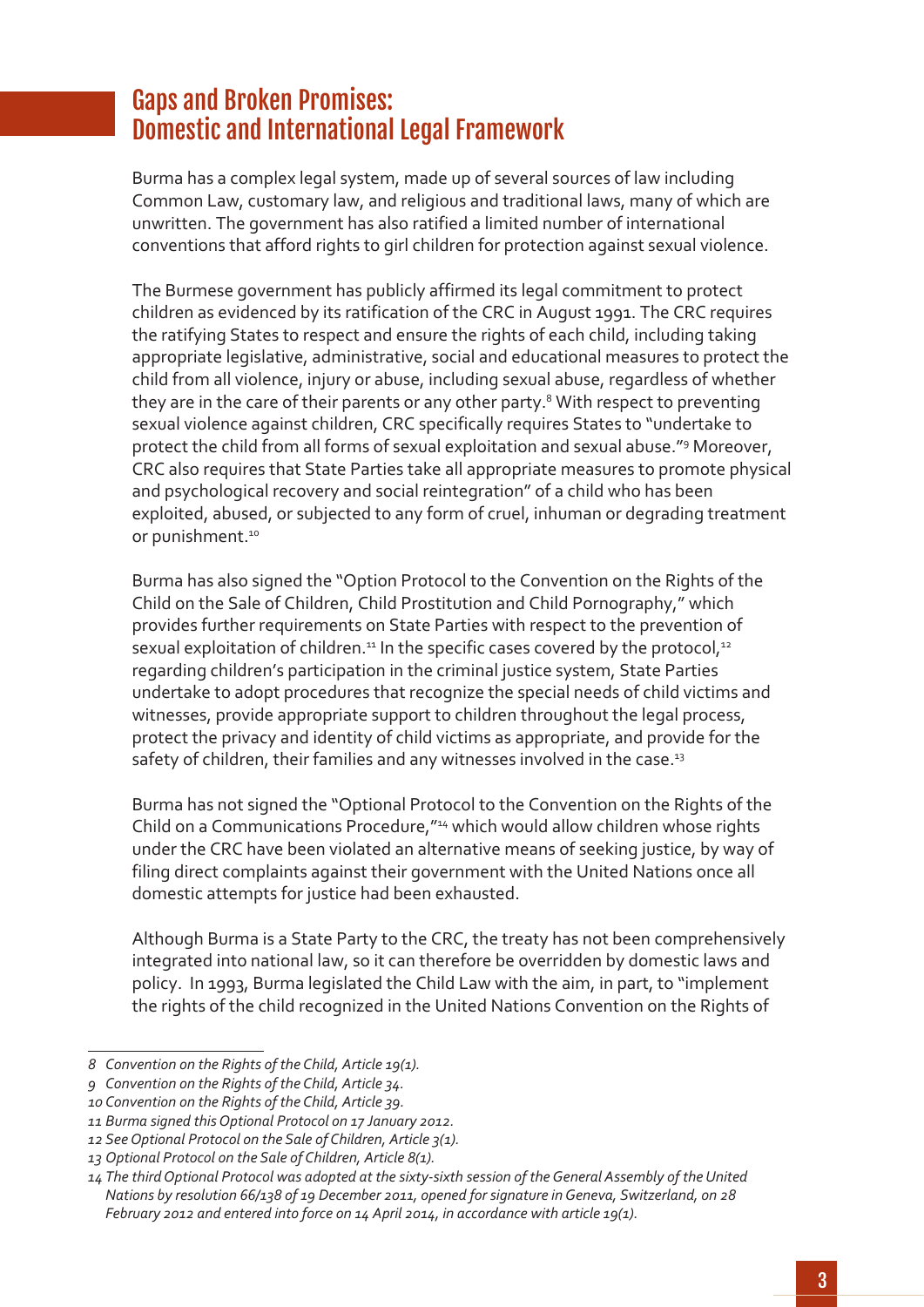the Child."<sup>15</sup> While there have been ongoing talks of revising this law,<sup>16</sup> the original legislation defined a child as anyone under sixteen years of age.<sup>17</sup> This is inconsistent with the CRC, which defines children as human beings below the age of eighteen years. While various other provisions of the CRC are legislated in the Child Law, there is very little that legislates protection of children from sexual abuse. The closest relevant prohibitions are those set out in section 66, which call for a maximum 2 year sentence with possible fine, for anyone who knowingly neglects that a girl under 16 within their guardianship is engaging in prostitution, willfully mistreating a child, or using the child in pornography.<sup>18</sup> There are no provisions which broadly prohibit all forms of sexual violence against children, or impose on the government a requirement to provide psychological and physical recovery or social integration for children who have been sexually abused or exploited.

Burma is also a signatory to the CEDAW, which commits State Parties to guaranteeing women "the exercise and enjoyment of human rights and fundamental freedoms on a basis of equality with men". Although CEDAW contains further international protections for women against sexual violence, domestic law and procedure fail to properly implement it.19 Lawyers who try to use CEDAW provisions in court are faced with objections from judges, who will only consider domestic criminal law. The responsibility to implement CEDAW has instead been given to government-organized initiatives such as the Myanmar Women's Affairs Federation (MWAF) and the Myanmar National Committee for Women's Affairs (MNCWA). However these organizations are led by men, or the wives of high-ranking members of the Tatmadaw, and favour programs focusing on women's protection rather than women's empowerment, and have been highly effective.<sup>20</sup> Burma has also not signed or ratified the CEDAW Optional Protocol, which would allow women to submit complaints regarding violations of CEDAW to the Committee who could follow up with an inquiry procedure.<sup>21</sup>

Despite efforts to work on a comprehensive violence against women law (the longawaited "Prevention and Protection of Violence against Women Bill"), the process continues to be stalled. As the bill has not been made available for public review, it is unknown whether there are adequate provisions to address all forms of sexual violence against girl children. WLB is currently undertaking a comprehensive review and analysis of this Bill, and will be making recommendations shortly on its scope and adequateness in addressing all forms of sexual violence against women and girl children.

*<sup>15</sup> The Child Law, section 3(a).*

*<sup>16</sup> SanYamin Aung, "Child Law Revised to Increase Punishment forOffenders" The Irrawaddy (29 November 2016), Online: https://www.irrawaddy.com/news/burma/child-law-revised-to-increase-punishment-foroffenders.html; ShweYee Saw Myint, "Myanmar Revises Child Law, Childhood Status Extended to 18" Myanmar Times (24 November 2012), Online: http://www.mmtimes.com/index.php/national-news/3325 myanmar-revises-child-law-childhood-status-extended-to-18.html; UNICEF has also been providing technical support for the purpose of amending the Child Law to meet international standards, see: https://www.unicef. org/myanmar/protection\_24172.html.*

*<sup>17</sup> The Child Law, 1993, section 2(a)*

*<sup>18</sup> The Child Law, 1993, section 66(a),(d), and (f).*

*<sup>19</sup> General Recommendation No. 19 on Violence Against Women includes gender-based violence against women as a form of discrimination covered by the scope of CEDAW.*

*<sup>20</sup>Global Justice Centre & Leitner Centre for International Law and Justice, "Promises Not Progress: Burma's National Plan for Women Falls Short of Gender Equality and CEDAW", August 2015, at p. 20.*

*<sup>21</sup> Optional Protocol to the Convention on the Elimination of All Forms of Discrimination Against Women (A/ RES/54/4).*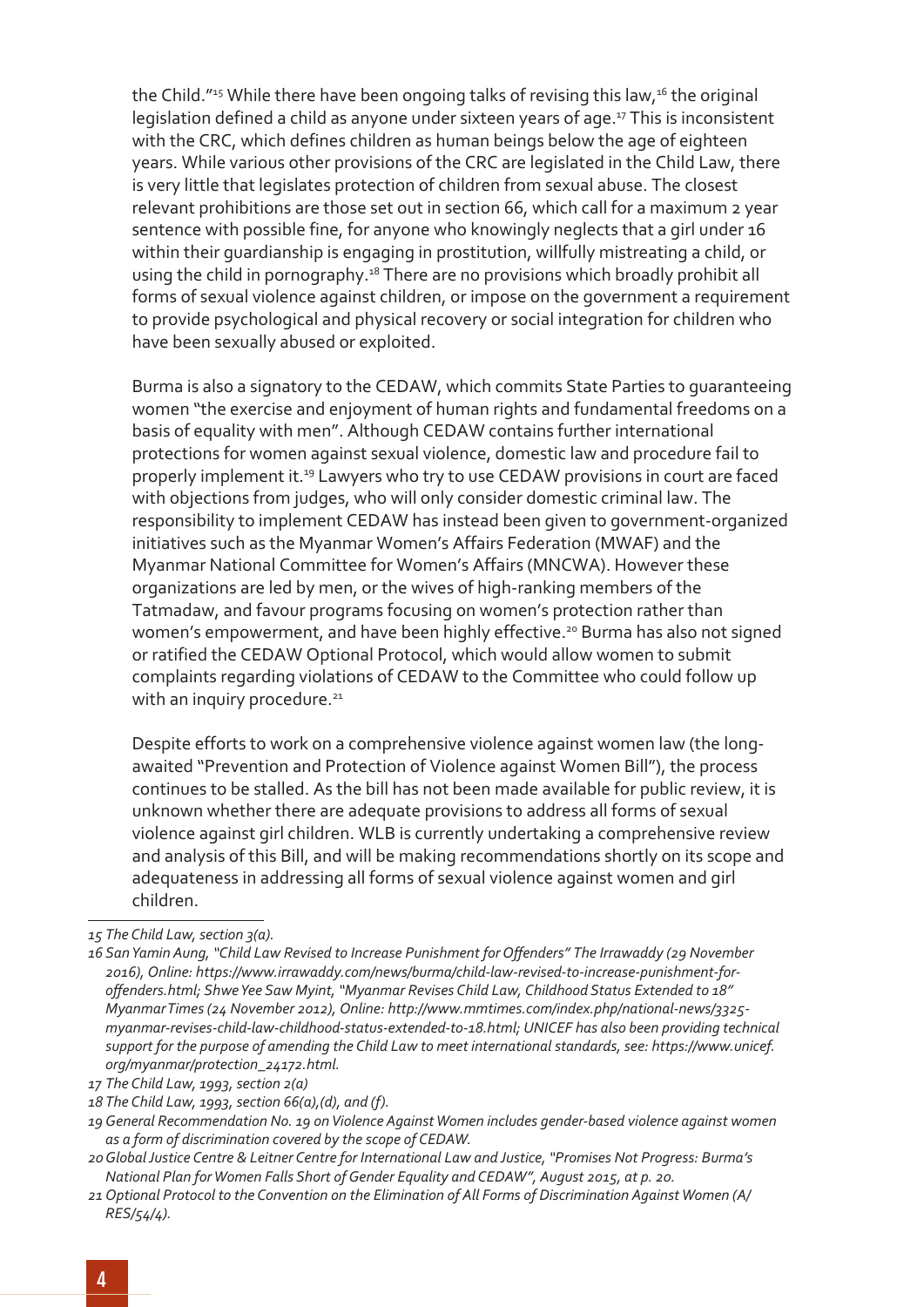Rape is criminalized under Burma's national law through Article 375 of the Myanmar Penal Code, however its definition does not meet international standards. Specifically, it limits the gender of perpetrators to men, does not provide for the rape of men or boys, and explicitly exempts marital rape from the law, unless the girl is younger than 15.<sup>22</sup> It is also commonly interpreted as limiting the actus reas of rape to vaginal penetration by the male genial organ, which in practice means that penetration by foreign objects is not considered rape. "Carnal intercourse" of all forms is also criminalized by Article 377. Other forms of sexual violence against children are not explicitly criminalized, and in practice the police will not pursue complaints where there is no evidence of semen. While Article 376 allows the courts to sentence convicted rapists up to 20 years in prison, there is no mandated minimum sentence. There is also not a separate provision or sentencing considerations for sexual assaults committed against children.

When cases of sexual violence do make it into the courts, they have often been dealt with by township courts which only have the jurisdiction to sentence offenders to up to seven years of imprisonment. This has often resulted in low sentences, which have recently garnered negative public attention.<sup>23</sup> Some activists and law-makers have called for harsher penalties, including controversially amending Article 376 to allow for the imposition of the death penalty for child rapists; however all attempts to do so have so far been blocked by parliament.<sup>24</sup> Perhaps in response to the inability to obtain legal reform in this area, in January 2017 the Supreme Court of Burma issued an order that all child rape cases be heard by district level courts, which have the jurisdiction to impose higher sentences.<sup>25</sup> While this is a positive development, WLB member organizations have still had to advocate on behalf of survivors in some cases to have their trials transferred to district level courts, and are aware of other child rape cases that are still being heard at the township level.

This weak legal framework is exasperated by non-adherence to the rule of law which creates roadblocks to cases ever reaching the court system, as well as inefficiencies within the judiciary and legal system.

*<sup>22</sup>Section 375 of the Penal Code was revised in January 2016 to raise the minimum age of statutory rape to 15. An amendment to Burma's marriage laws has recently been proposed to make them consistent with this change to the Penal Code. See Aung Kyaw Min, "Proposed amendments raise statutory rape age to 15" Myanmar Times (13 June 2017), Online: http://www.mmtimes.com/index.php/national-news/yangon/26356-proposedamendments-raise-statutory-rape-age-to-15.html.*

*<sup>23</sup> Nyein Nyein, "Child Sex Abuse Cases Spark Community Outrage, Calls for Harsher Sentences" The Irrawaddy (30 December 2015), Online: https://www.irrawaddy.com/news/burma/child-sex-abuse-cases-sparkcommunity-outrage-calls-for-harsher-sentences.html.*

*<sup>24</sup>A proposal to amend Article 376 submitted by Daw Khin Saw Wai to the Lower House in February 2017 was blocked from consideration for not having been drafted in English as well as Burmese. See: San Yamin Aung, "Proposal to Assign Death Penalty for Child Rape Hits Setback" The Irrawaddy (2 February 2017), Online: https://www.irrawaddy.com/news/burma/proposal-to-assign-death-penalty-for-child-rape-hits-setback.html.*  A previous attempt to amend Article 376 to allow for harsher sentences of child rapists, proposed by UThein *Nyunt in October 2013, received only 19 votes in favour and 330 votes against by Members of Parliament See: Cherry Thein, "Children Vulnerable to Abuse in Myanmar" Myanmar Times (20 January 2014), Online: http:// www.mmtimes.com/index.php/in-depth/9333-society-leaves-children-at-risk-of-abuse.html; Nyein Nyein, "Lower House Rejects Calls to Discuss Child Rape" The Irrawaddy (22 October 2013), Online: https://www. irrawaddy.com/news/burma/lower-house-rejects-calls-discuss-child-rape.html.*

*<sup>25</sup>Htet Naing Zaw, "District Court Ordered to Try More Child Rape Cases" The Irrawaddy (1 February 2017), Online: https://www.irrawaddy.com/news/burma/district-courts-ordered-to-try-more-child-rape-cases.html.*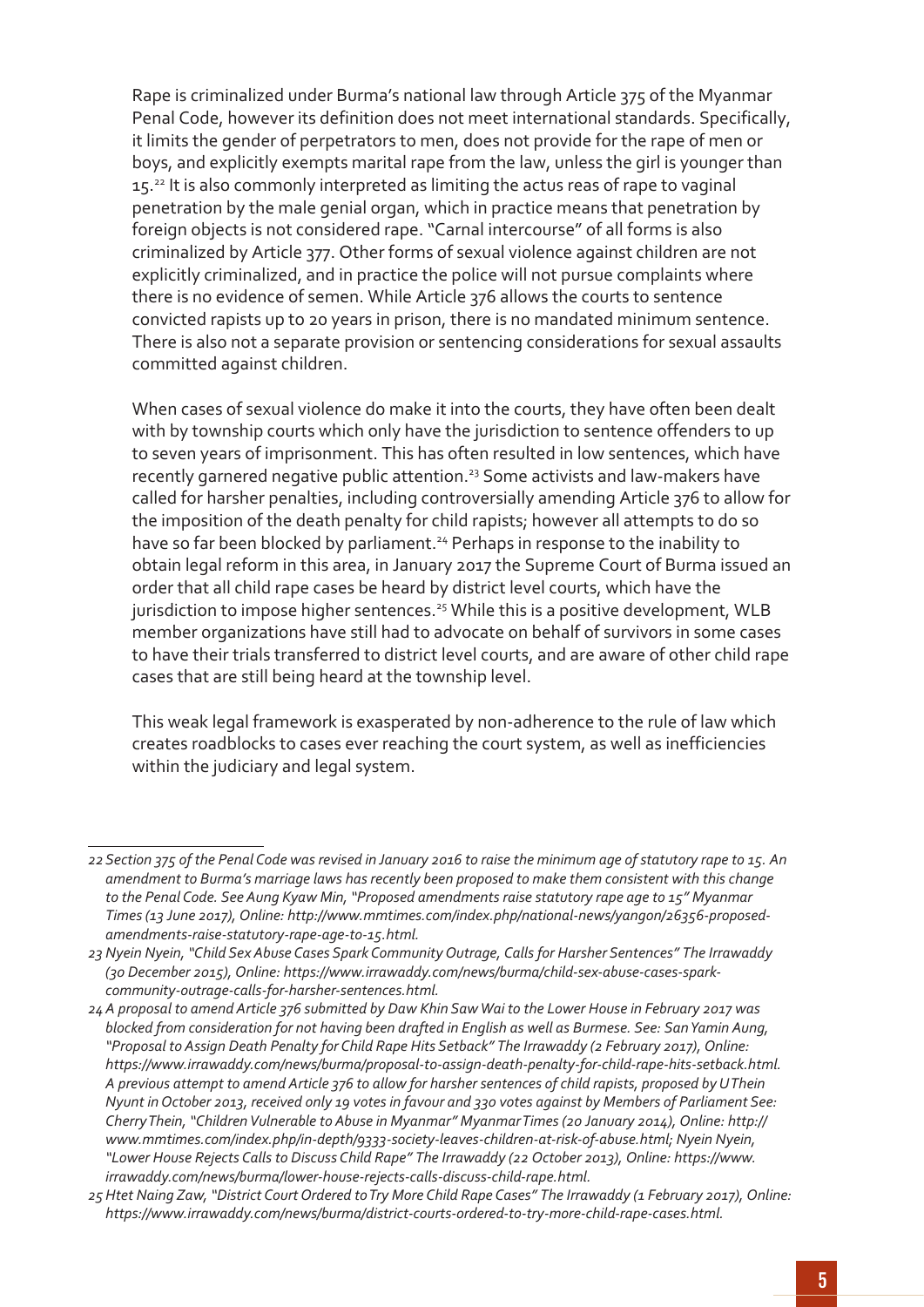# Barriers at Every Turn: Impediments to Justice for Girl Children

Barriers to justice for girl children who have experienced sexual violence start at the community level, and transcend the formal justice system and support services. The cases supported by WLB's member organizations and community focal points reveal a number of common trends and experiences which have had a negative effect on access to legal justice for girls who have experienced sexual violence.

# Social Perceptions and Gender Discrimination

WLB has found that a primary reason that girls are being targeted for sexual violence is related to gender attitudes of perpetrators, and similar discriminatory attitudes affect how families, village administrators, police, and the village communities respond to such cases. The way that girls are socialized also has a bearing on whether survivors are able to come forward after a crime has been committed against them.

Girls are socialized from a young age to respect and obey their elders, and persons in positions of authority. As such, they are perceived as easy targets to sexual predators, who are able to lure girls into private by exerting such authority. Girls are often afraid to speak out against the men who may threaten them, and so parents or other family members often do not become aware of the attacks until signs of injury or trauma become apparent in their daughters. By that time evidence may have been lost through washing of bodies or clothing, making a police investigation more difficult.

Regardless of age, girls generally do not have a say in how their cases are dealt with. In cases of non-familial rape, if girls do come forward to their families, parents may also have reservations about making public accusations because of social relationships and cultural attitudes. Parents may wish to shelter their child from the shame, stigma and gossip that would follow from sharing this information with anyone outside the family. In some cases, gossip among school children has been so prevalent that survivors find it intolerable and end up leaving school. In other cases, families may not want to disrupt social relationships within the village by speaking out, especially if the perpetrator is known to the family.

#### Case Study

*A fourteen-year-old girl in Dawei was raped by a prominent monk in her community, who lured her into his bedroom at the monastery while her family was there to volunteer. Threatened not to tell anyone, the girl did not reveal the rape to her family until she collapsed the next day from excessive bleeding from her vagina. While the girl was being treated at the hospital, the perpetrator came and took the girl away when her parents had left to get food. The police investigated, and eventually found the girl and arrested the perpetrator. Despite the strong evidence against the monk, the girl and her family received significant pressure from the monk's supporters in the community to discontinue legal proceedings because the monk was perceived as representing the Buddha. Although the monk was ultimately convicted of this crime, the girl has been unable to return to her village due to hostile attitudes, and her education has thus been interrupted throughout proceedings.*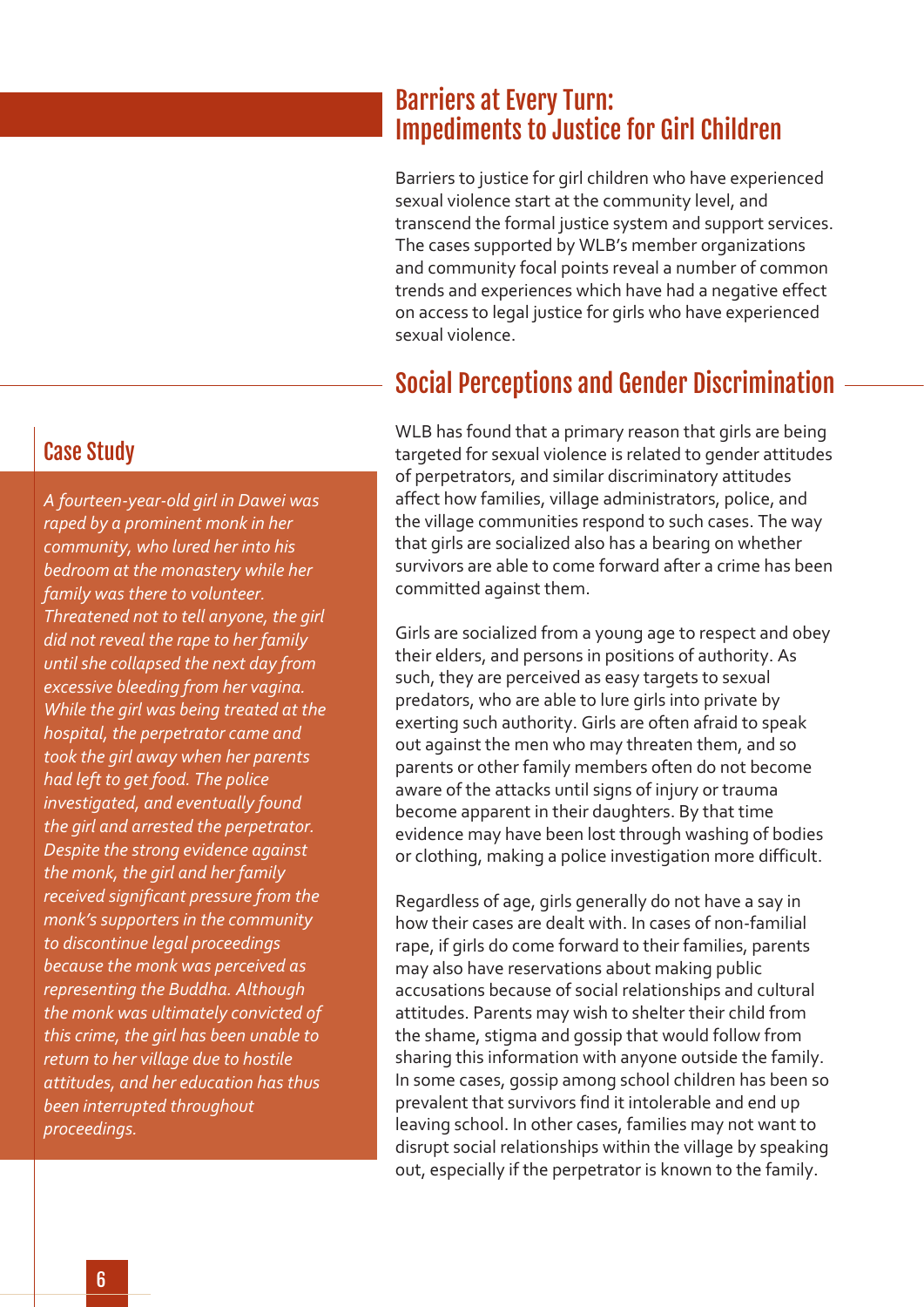There is also the risk that the family could be labeled as 'trouble-makers' or just wanting to gain financially from making accusations. Older girls have been scrutinized for what they were wearing or where they were at the time of the attack, or may be accused of trying to snare the man into marriage. Parents of younger girls have been blamed for leaving their children alone. At the community level, religion and superstition come into play as women are told they are victims because they are being punished for some bad act in a past life. Predominant attitudes in ethnic villages continue to place the shame and responsibility for sexual violence on the girls rather than those who commit rape.

Families are especially hesitant to come forward when the alleged perpetrator is someone known to have money or higher status in the community, as they may understand that this can be used to influence the police or judiciary. These perpetrators are often able to avoid prosecution by paying compensation or intimidating survivors not to pursue cases against them. Higher status perpetrators are also more likely to have the support of community members, such as in the case studies below, who will oppose survivors from going to police or seeking justice. Village administrators and police offices may also handle cases involving such alleged perpetrators differently, as they themselves may hold inferior social status and not want to risk taking action against someone who has power in their community.

In these cases, maintaining systems of power, community peace and respect for high status people and institutions is prioritized over the welfare of girl survivors, or ensuring that perpetrators are held responsible. Girls' interests are placed as the lowest priority within village structures.

#### Role of Customary Law and Village Administrators

In rural and ethnic areas, village administrators are local authorities tasked with keeping peace within their jurisdiction, and may apply customary or traditional law to do so. Village administrators are overwhelmingly male, and generally lack any form of gender sensitivity training. WLB focal points in rural villages have observed that village authorities do not treat rape of young girls as a serious offence. Village administrators are often the first point of contact and frequently take on the responsibility of either dismissing the claims (often citing "lack of evidence"), or settling what is seen as a dispute between the parties.

#### Case Study

*A seventeen-year-old girl in Kachin State was raped by a public school teacher. When the girl tried to obtain medical treatment as a result of the attack, she was told that it would not be provided unless a police report was filed. As the girl and her family were preparing go to the police, they were approached by the district level educational officer, who was concerned that the allegations would create a negative image for the school. They pressured the girl to accept a settlement of 4,500,000 kyat not to go to the police. The girl did not want to accept the offer, but her parents agreed to the settlement for fear of the stigma the case would bring to their family. The teacher was subsequently moved to a school in another township in order to conceal the news about him.*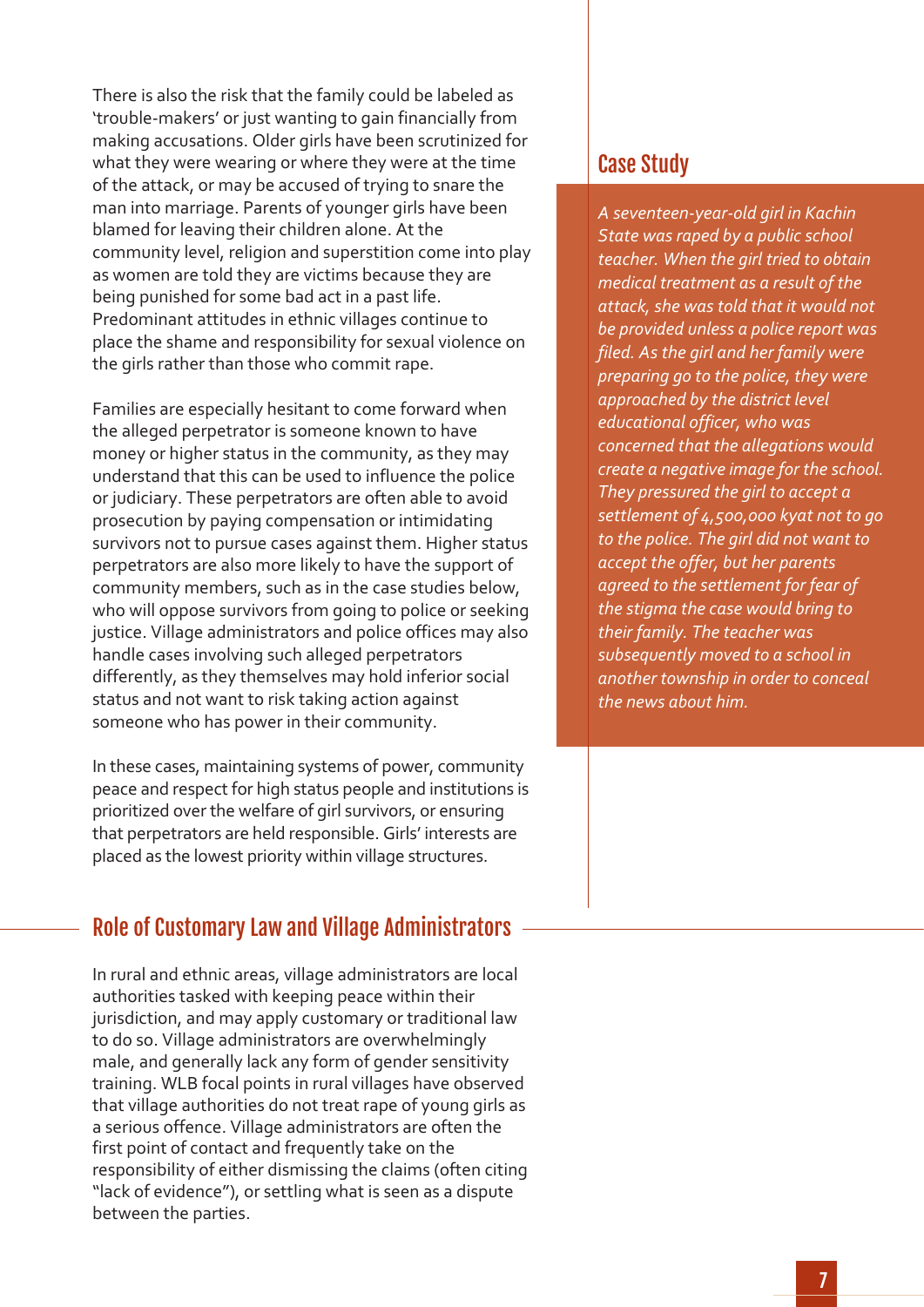In one case in Rakhine State, the mother of a young girl discovered her daughter had been raped and immediately went to the village administrator. The village administrator brushed them off, telling them to come back the next morning. When they returned, his primary focus was to convince them not to go to the police rather than showing any concern for the girl's welfare.

In another case in Rangoon, a young girl confided in her neighbour that she had been repeatedly raped by her father. The neighbour brought the girl to the village administrator, who said they needed evidence before going to police and recommended that the girl return to her home so that evidence could be collected if she was raped again.

Village administrators may also "settle" disputes, which may involve arranging for the perpetrator to pay a "compensation" to girls or their families, to cover medical expenses, in exchange for the family not reporting them to the police. This is usually a small sum of money or other commodities, determined based on the perpetrator's ability to pay. Once the compensation is accepted by the survivor, or more often by her family without consulting her, customary authorities and the community enforce the arrangement and prevent survivors from accessing the formal justice system. In cases where a settlement is arranged but never paid, there is no form of legal recourse for the survivor. For facilitating such a settlement, the village administrator may receive a portion of the compensation paid by the perpetrator. In one particularly troublesome example, a village administrator in Dawei encouraged a survivor's family to accept ten bags of concrete as compensation for the rape of their daughter, which they were then expected to donate to the village for "solving" the problem.

In other cases, village administrators may arrange for a perpetrator of rape to marry their victim as a means of resolution.<sup>26</sup> This practice takes into consideration the social stigma a rape survivor will carry, and the difficulty she may have finding a husband as a result. Families concerned for the future of their daughters may accept this these arrangements. The rapist is therefore seen as taking on the social and financial responsibility for his victim, all the while sanctioning continued abuse. It is not uncommon for these perpetrators to feel this arrangement has given them the right to subsequent unlimited sexual access to their brides. Other customary practices such as "cleaning" a village after a villager has suffered rape or sexual violence, are still in place in certain areas.<sup>27</sup>

Child survivors' families may accept such settlements for a variety of reasons. Those in ethnic areas may not be familiar with their legal rights or options for redress. As a result, they are often uncomfortable accessing the formal justice system, which can be intimidating and frightening. Official court documents are in Burmese, and courts do not offer translations into ethnic languages or child friendly forms. Moreover, it is costly to travel to courts from ethnic areas and to proceed with cases. For families who survive on daily labour, it is not feasible to take time of work to participate in the court process. Furthermore, most ethnic and marginalized girl children and their families simply do not possess the skill set to deal with a judicial process—of which they are already apprehensive—while they are focused on trying to feed their families. Because of these barriers, families of child survivors in ethnic areas are typically most comfortable resolving claims at the village level, even if they do not achieve a sense of justice from the process.

*<sup>26</sup> CEDAW ConcludingObservations, p. 7, UNWomen and Justice Base's 2016 Report, p. 62, 63.*

*<sup>27</sup> A woman survivor of gender-based violence is considered "unclean" and ostracized from the community. This can be cured if the survivor and her family pay tributes and put on feasts and festivals for the village in order to "clean" it; WLB, "LongWay toGo", p. 7, 86.*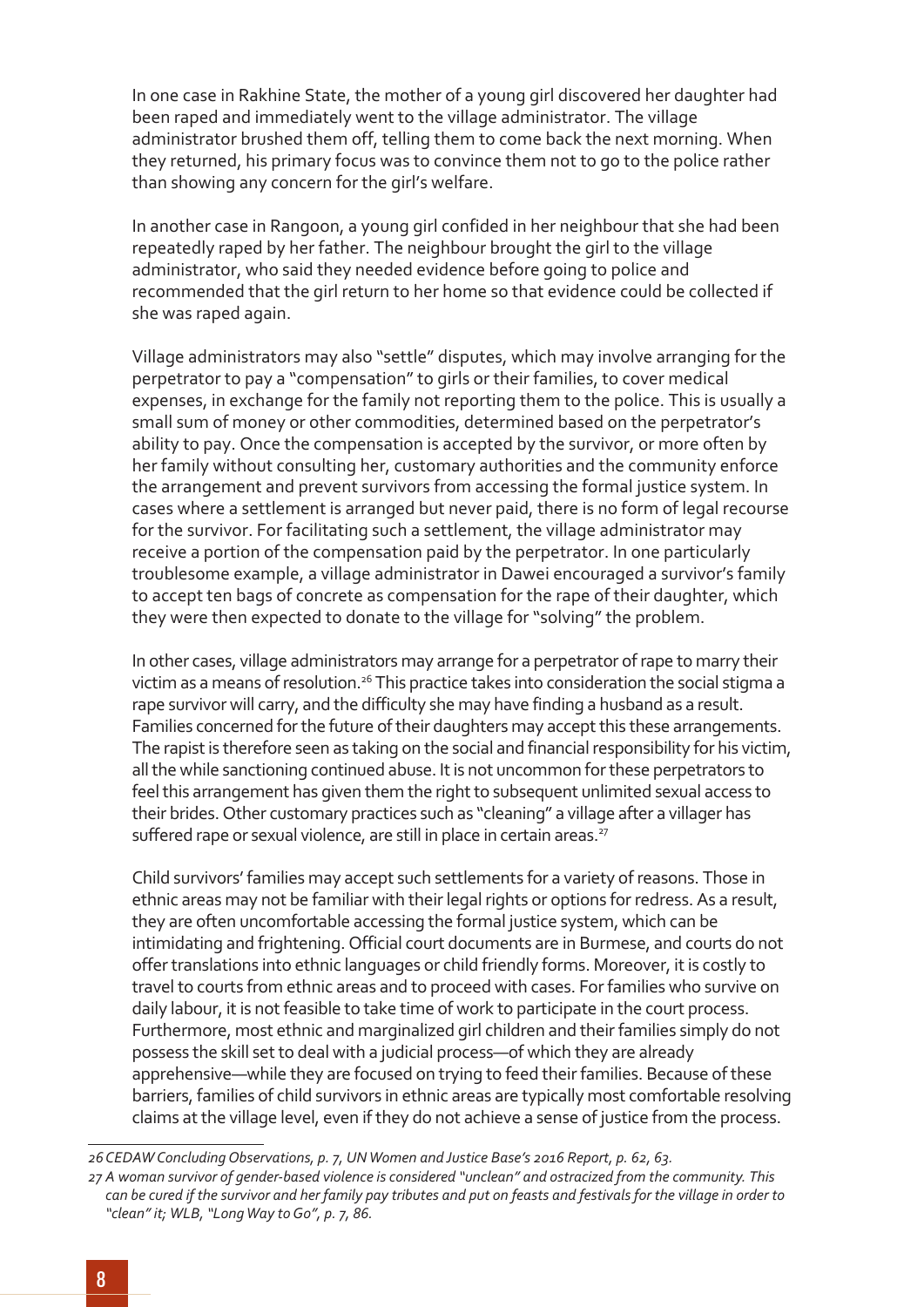# Police Attitudes and Lack of Capacity

Like village administrators, WLB has encountered government police officers who refuse to treat the rape of girl children as a serious offence. Even in Rangoon, there is still concern that police are not adequately trained on gender sensitivity and working with rape survivors. A common occurrence is for girls to have to recount the intimate details of the attack in a public area of the police station, and with male police officers. In one case, a teenage survivor of sexual violence was requested to remove her clothing in the public space of the police station to show a male officer her injuries. WLB has also documented incidents where the police have become frustrated in dealing with emotional survivors, and directed them to civil society organizations to 'handle' them instead of communicating with them directly.

The situation is worse in ethnic areas, where police may be susceptible to influence and corruption from perpetrators who have money or authority, and have been known to try to negotiate settlements rather than build legal cases. Survivors are often pressured to settle or drop complaints in these situations, so that women and girls are victimized again by their lack of economic and political power.

Police may also be slow to investigate allegations, or avoid taking responsibility in cases that involve traveling to remote villages. WLB's member organizations have reported cases where police have demanded payment for petrol from survivors or CSOs before agreeing to travel to villages to conduct investigations. There is also little cooperation amongst authorities if an alleged perpetrator flees the jurisdiction of the police handling the case; and police have told survivors it is their responsibility to initiate new complaints with police in different townships where the perpetrator may be hiding. In some cases, the police will take the complaint "officially" but only post the arrest warrant at the police station and allow the perpetrator to flee. In other cases, police have lost evidence or not kept adequate records of investigations, which ultimately has had a negative outcome on legal proceedings.

#### Case Study

*In Eastern Rangoon, a grandmother came home to find the neighbour raping her granddaughter. The grandmother went to the police to report the crime, but the officer threatened that they could be criminally charged for making false statements if there was no evidence of the rape. Subsequently the grandmother learned that the neighbour's family had already paid the police not to accept their complaint. As a result, the grandmother and her granddaughter fled the township out of fear of further repercussions.*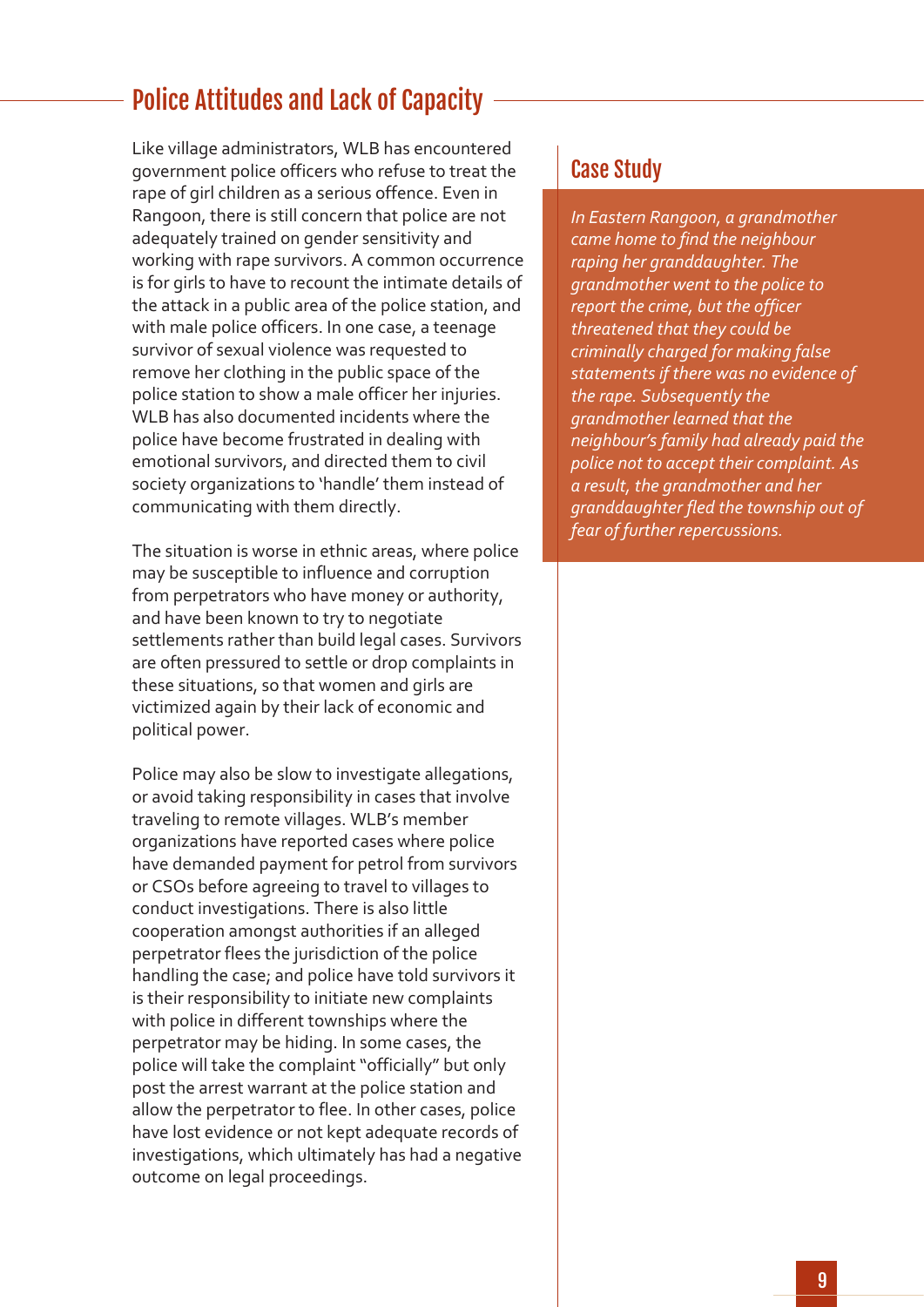#### Case Study

*A fourteen-year-old girl in Rakhine State was raped by a man from her village. The attack was reported to the police, who investigated and arrested the perpetrator. The girl underwent a medical examination, which provided evidence of recent sexual trauma. The girl and her mother pursued legal action, despite attacks and threats to their lives from the perpetrator and his supporters. The Judge ultimately acquitted the perpetrator, however the survivor's family was not informed of this decision until they encountered the perpetrator again in the village. There are strong suspicions that the perpetrator's lawyer had paid the Judge to render this decision in his client's favour.*

# Corruption and Irregular Application of the Law

While there have been some advancements in the punishment of child rapists where cases make it to the formal justice system, $28$  glaring gaps in the legal framework continue to be compounded by the lack of an independent, impartial and effective judiciary.

The few rights for girls that are actually enshrined in law are often not enforced due to corruption in the legal system, the police and other governmental authorities. This widespread corruption has been recognized by national authorities,<sup>29</sup> the UN Human Rights Council,<sup>30</sup> and more recently, by the CEDAW Committee who stated that it was *"particularly concerned at reports of judicial corruption and executive interference in the judiciary"* and called on the government to *"initiate necessary reforms to ensure that the judiciary is independent, impartial, professional and gender sensitive, as a means of safe-guarding women's rights"31* Indeed, WLB has documented cases where accused perpetrators with any connection to government will be given leniency, as they are seen as colleagues to the judges trying their cases, and priority is given to maintaining those relationships. Inconsistent sentences and the (often justified) perception that powerful perpetrators can just assert influence or pay money to escape

- *28Htet Naing Zaw, "District Court Ordered to Try More Child Rape Cases" The Irrawaddy (1 February 2017), Online: https://www. irrawaddy.com/news/burma/district-courts-ordered-to-try-morechild-rape-cases.html.*
- *29 Judicial and LegalAffairsComplaints andGrievancesInvestigation Committee. See "Burma's Judicial System Deeply Corrupt, Parliament Told", The Irrawaddy, 9 December 2015. The committee recognized that the "judiciary remains one of the country's most corrupt institutions" and noted* the *ability* of the executive to "exert influence over the judiciary".
- *30 "Situation of human rights in Myanmar", Resolution adopted by the Human Rights Council, United Nations, 2 April 2015, A/HRC/ RES/28/23, calling on the government to "address the need for an independent, impartial and effective judiciary" and a self-governing professional organization of lawyers. WLB and AJAR welcome the launch of the Independent Lawyer Association in Myanmar (ILAM), a national professional organization in January 2016 and will closely monitor its actions. It is currently still in the process of adopting its constitution.*
- *31 Committee on the Elimination of Discrimination against Women, "Concluding Observations on the Combined Fourth and Fifth Periodic Reports of Myanmar", CEDAW/C/MMR/CO/4-5, adopted by the Committee at its sixty-fourth session, 4-22 July 2016, p. 5 (thereafter "CEDAW Concluding Observations").*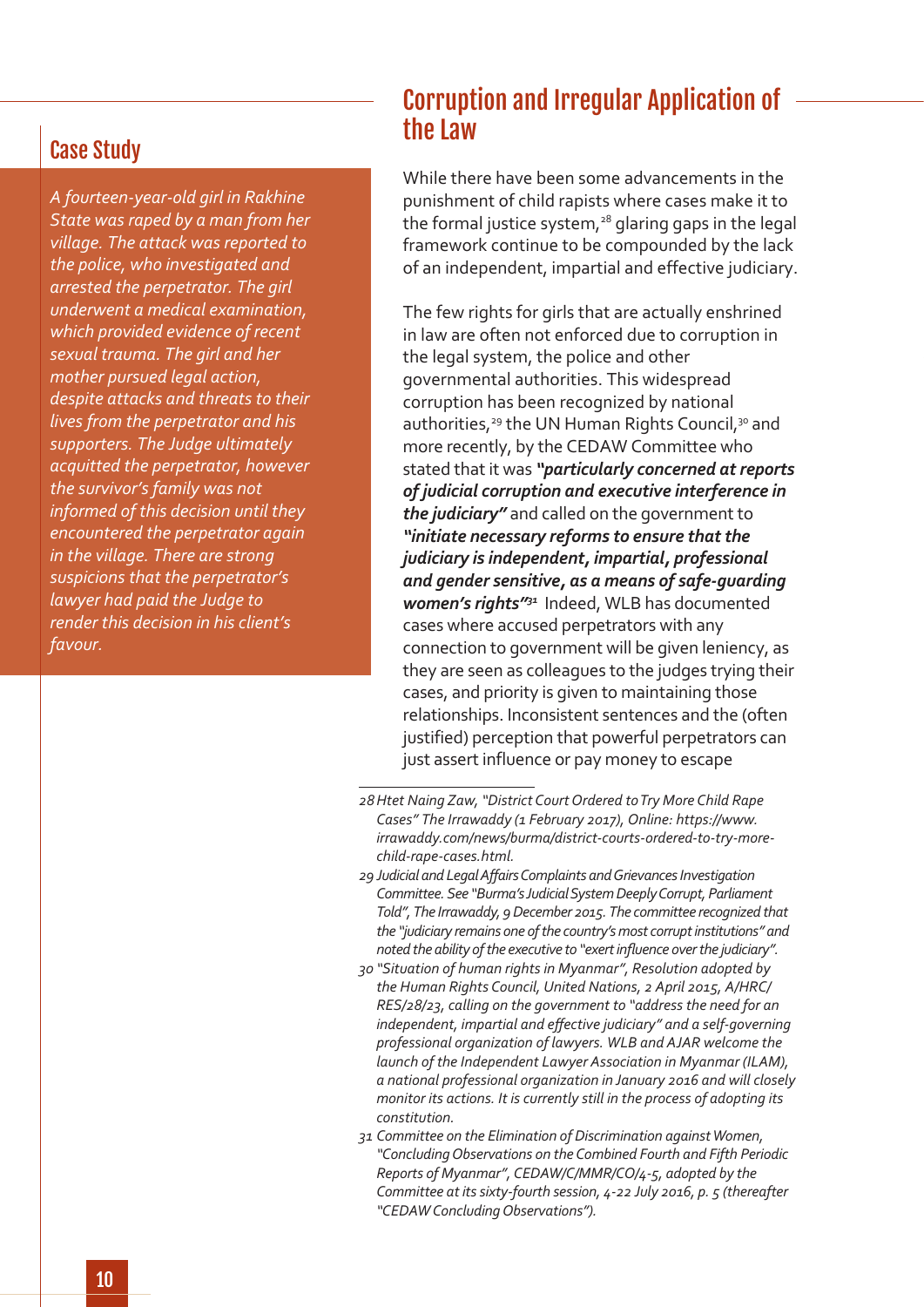conviction is a significant obstacle to girls obtaining justice, as it erodes the public's trust in the formal legal justice system.

Irregular application of the law also affects girls dealing with the trauma of the sexual violence they experienced. Despite the passing into law of the 2014 Emergency Care and Treatment Bill,<sup>32</sup> hospitals often refuse treatment to survivors where they suspect a rape has occurred unless a police report has been filed.<sup>33</sup> This causes problems for survivors and their families who have reached informal settlements on the agreement that the police will not be involved.

# Lack of Specialized Procedural Accommodations for Children

Children whose cases do end up in the courts often experience additional trauma through their participation in the formal legal system. Judges and lawyers, the majority of whom are men, have insufficient gender and child sensitivity training, which affects girls' participation at every stage of the court process. The law requires all survivors to attend the trial of their perpetrators, and further allows for cross-examination of the survivor by the accused.<sup>34</sup> All WLB focal points interviewed for this report noted that girl rape survivors have been required to attend court and be present at least once during the trial process, regardless of their age. Failure of the survivor to attend, or should a survivor decide to withdraw their complaint, would result in an acquittal of the accused.

Although the Child Law provides for specialized procedures when the accused is a child, no such provisions are made for child survivors of crime. No accommodations for child survivors are found in the Criminal Code of Procedure or the Evidence Act either. Generally, child rape trials take place in courtrooms that are open to the public. WLB's experience is that requests for girls to provide in camera (private) testimony are brushed off and generally not granted. More often, survivors are not made aware that such options might be available. In practice, this means that when girls are required to testify, they must do so in public court, in the presence of strangers waiting for other cases to be heard, as well as the alleged perpetrator.

Young girls often do not understand legal or biological terminology used by Judges or lawyers, and experience great shame recounting their experiences in such a public forum. Girls who may have previously been able to recount their attacks often freeze up in these settings, and are unable to provide testimony. Younger children often have trouble repeating their experiences in a consistent manner. The most common occurrence is for the girls to just cry throughout the proceedings. The overall impact of participation in this manner is often re-traumatization, which is only compounded by a lack of witness protection and counseling services.

The experiences of those who go through the legal system often work as a deterrent for other families to choose this method of pursuing justice because of the hardship it causes for their children.

*<sup>32</sup> Nobel Zaw, "Emergency Care Bill Signed Into Law" The Irrawaddy (9 December 2014), Online: http://reliefweb. int/report/myanmar/emergency-care-bill-signed-law.* 

*<sup>33</sup> Government hospitals must obtain permission from local police before they are permitted to treat patients, in order to ensure that evidence is not destroyed: Gender Equality Network, "Myanmar Laws and CEDAW, The Case for Anti-Violence Against Women Laws in Myanmar" (January 2013), p.8.*

*<sup>34</sup> Code of Criminal Procedure, sections 208 and 247.*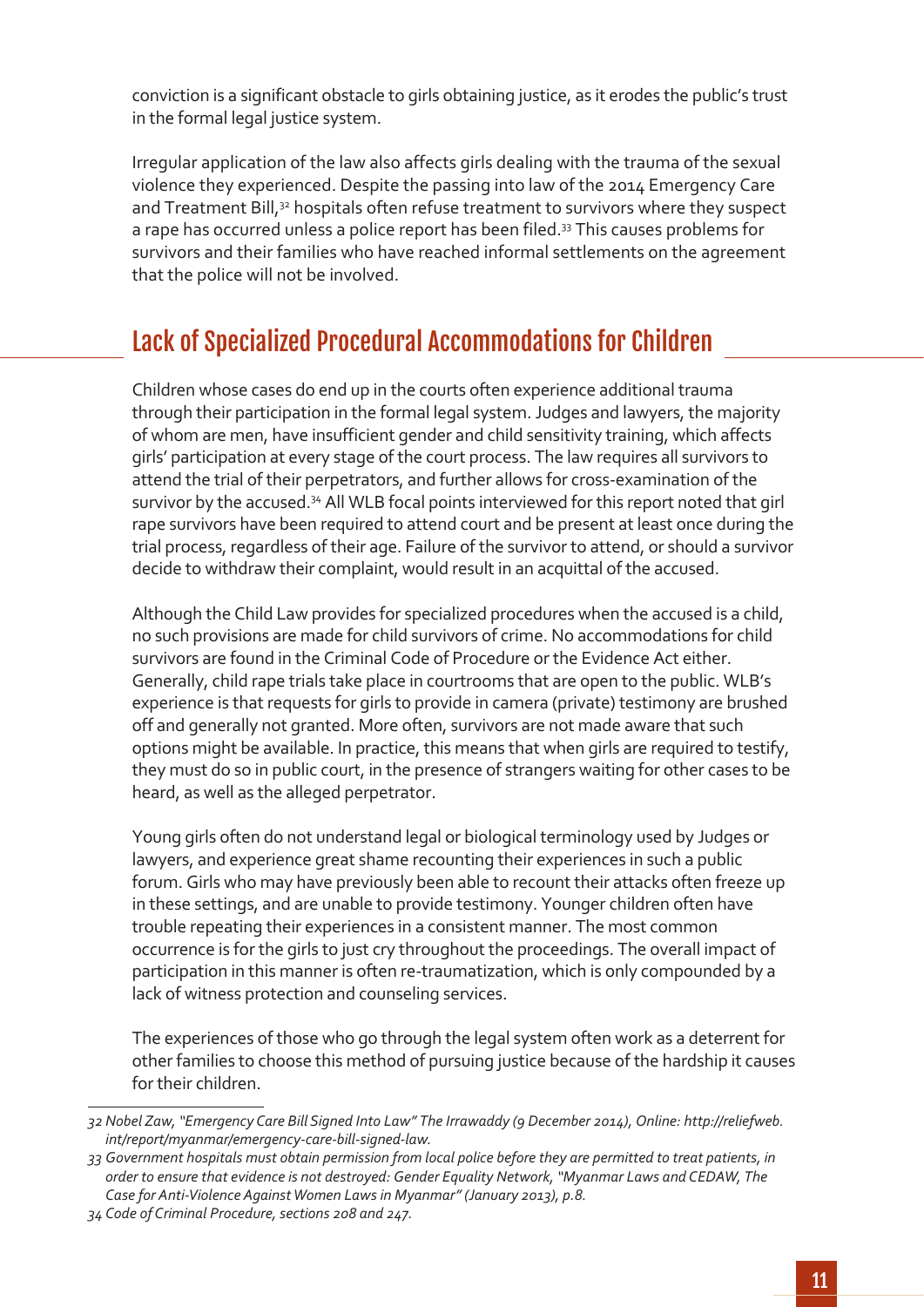# Lack of Specialized Counseling Services for Children

Girls who have been subjected to sexual violence often experience significant psychological distress, may not be able to fully understand what has happened them, and often do not possess the coping mechanisms to move forward from these attacks without the appropriate support. As described above, participation in the legal justice system can also be a source of additional trauma.

Little to no specialized mental health services exist in Burma for child survivors of sexual violence; what is available is provided ad hoc by women's organizations attempting to fill gaps in services. This tends to lean more towards providing children with comfort and reassurance as they recount their experiences, which has value in itself, rather than professional psychological treatment. While limited government funded psychological services are endemic of the social welfare system in Burma, the failure to provide them for child survivors of sexual assault represents a violation of children's rights under the CRC,<sup>35</sup> and creates significant challenges for girls who have also suffered multiple traumas exasperated by physical injury, and ostracism from their schools and communities due to the shame associated with trauma they have experienced.

As the below case study illustrates, failure to provide young girls with appropriate counseling services may also affect their ability to participate in the legal process, and given the important evidentiary value of survivor testimony, this ultimately will impact the outcome of such proceedings.

*35 Convention on the Rights of the Child, Article 39.*

# CONCLUSION

Societies are judged by how their most vulnerable members are treated. The prevalence of sexual violence against girls in Burma is a black mark on the government's claims to the country's progress and transition to peace and democracy. The government of Burma has an international responsibility to protect the fundamental human rights of all citizens, yet the rights of women and girls continue to be systemically violated. Comprehensive legal reform, gender sensitivity training among law enforcement and judiciary, special accommodations for child witnesses, and adherence to the rule of law are all essential steps to rectifying this grave state of affairs. The government also needs to take further steps to ensure that girls who have experienced sexual trauma receive psychological support and social reintegration. Further efforts in community education on legal rights, responsibilities and options for redress are also necessary. Finally, systematic documentation of cases and further research is essential to developing evidence based polices for future reform.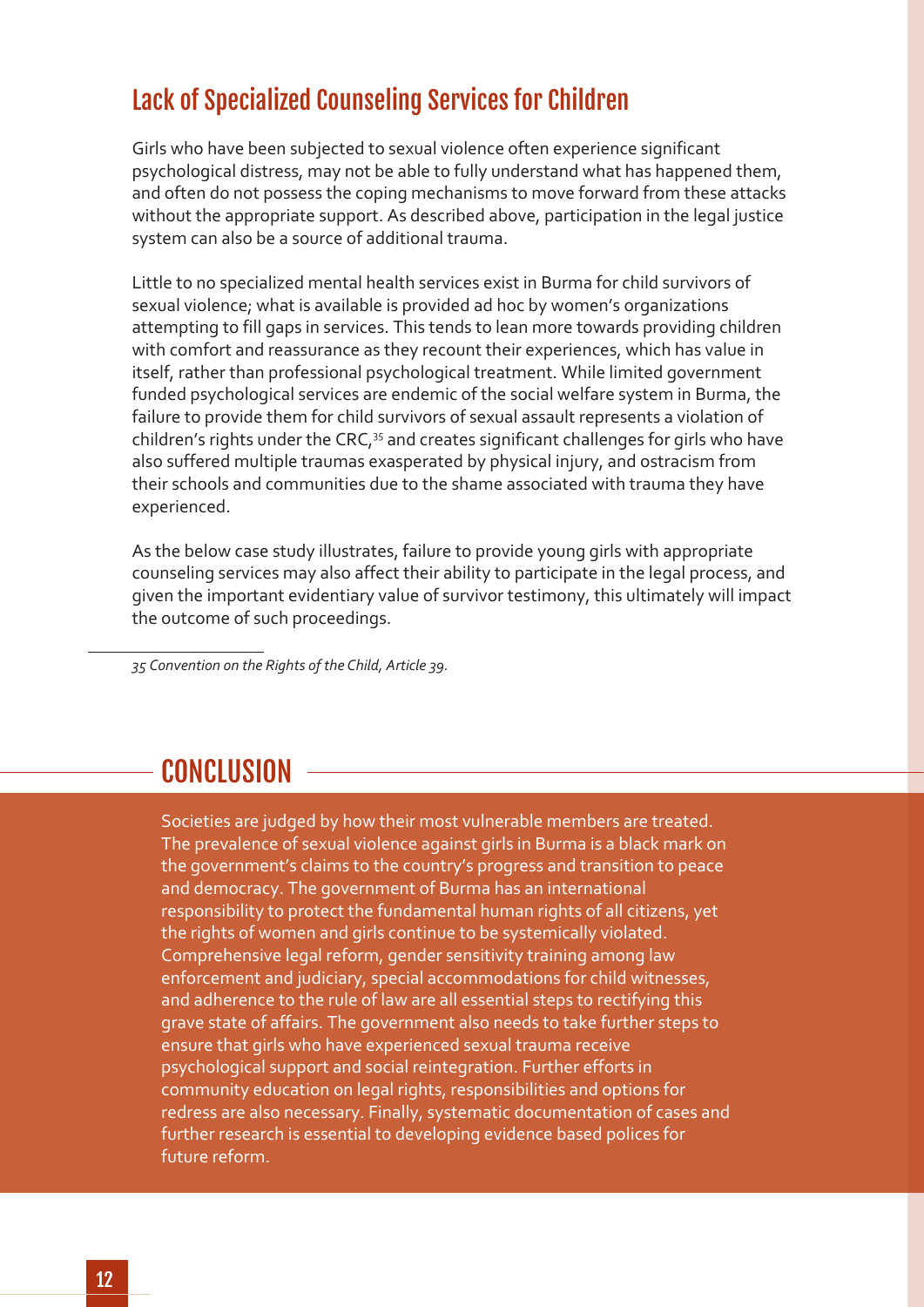# RECOMMENDATIONS

#### Recommendations for the Judiciary:

- 11. Provide special accommodations for child survivors of crime, including facilitating in camera testimony, and alternatives to formal testimony such as using anatomically correct pictures that children can use to describe the acts committed and which body parts were involved.
- 12. Increase the number of women judges at all levels of court.
- 13. Provide gender and child sensitivity training to all Judges and judicial staff.
- 14. Provide free-of-charge translation and interpretation services in all ethnic languages as required by parties to legal proceedings.
- 15. Facilitate circuit courts to travel to rural and ethnic areas to reduce the burden of travel for survivors who live outside of urban centres.
- 16. Increase efforts to eliminate corruption within the judicial system.
- 17. Improve consistency in sentencing and the application of the law for similar offences.
- 18. Ensure the timely administration and conclusion of legal cases involving sexual violence against women and girls.

#### Recommendations for Village Administrators:

- 19. Ensure that all village administrators undergo legal and gendersensitivity training to better understand issues of sexual violence against children, and become better informed and prepared to take allegations of sexual violence seriously, and provide survivors with comprehensive information about their legal options.
- 20. Facilitate the development of standardized procedures for addressing sexual violence within village administrators' communities in consultation with women's organizations.
- 21. Take responsibility for facilitating awareness-raising on sexual violence and the rights of women and children to members of their communities.
- 22.Increase opportunities for more women to become village administrators.

## Recommendations for Service Providers:

- 23. Increase sexuality education for children, facilitate discussions about appropriate body contact, and encourage children to speak up if they are sexually assaulted.
- 24.Provide community legal education workshops in ethnic areas to increase understanding on legal rights, responsibilities and procedural options to obtain formal legal redress for sexual violence.
- 25. Increase specialized support for child survivors of sexual violence, including reintegration support and professional counseling services.